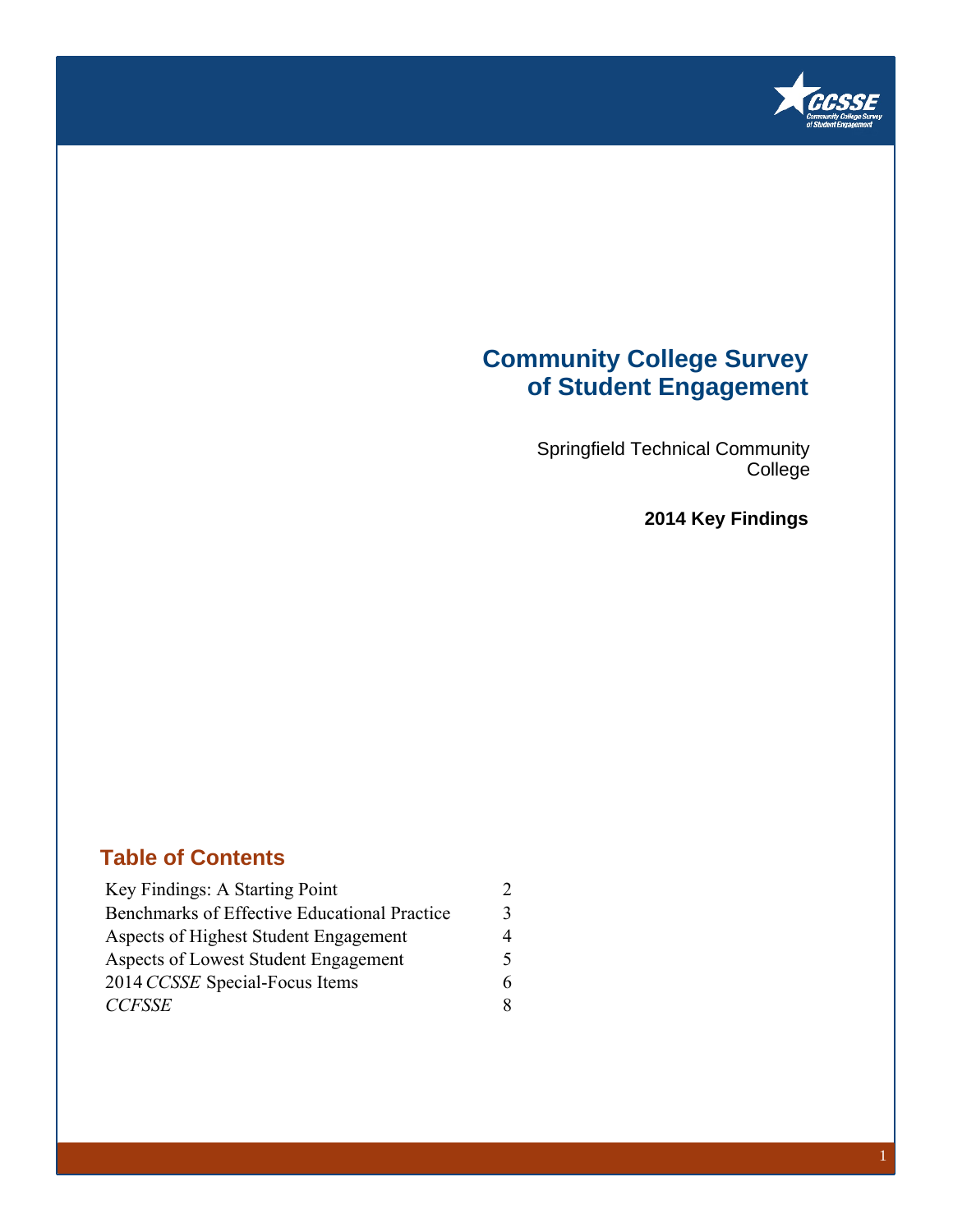

# Key Findings: A Starting Point

The Key Findings report provides an entry point for reviewing results from your administration of the 2014 Community College Survey of Student Engagement (*CCSSE* ). The report provides college-specific data in an easy-to-share format including benchmark comparisons between the college, top-performing colleges, and the *CCSSE* cohort. It also highlights aspects of highest and lowest student engagement at the college, as well as results from five of the *CCSSE* special-focus items on promising educational practices. Select faculty survey data are also highlighted.

### **Promising Practices for Student Success**

In each annual administration, *CCSSE* has included special-focus items to allow participating colleges and national researchers to delve more deeply into areas of student experience and institutional performance of great interest to the field. The 2014 special-focus items are part of an ongoing national research project focused on community college students' participation in a defined collection of promising practices for which there is emerging evidence of effectiveness in strengthening student learning, persistence, and attainment. This work will link data from the *CCSSE* special-focus items; related items on the faculty survey (*CCFSSE* ), which explore the extent of faculty members' use of the identified promising practices in their teaching; and institutional data collected from the Community College Institutional Survey (CCIS) that address questions about how these promising practices are implemented across varied institutions.

This data collection will provide empirical confirmation of promising educational practices in community colleges, quantification of the extent to which those practices are part of the current experience of our students, and information about whether participation in these types of practices varies across subgroups of students. Ongoing data analysis will provide new evidence of how student participation in these practices is related to overall student engagement, academic progress, and college completion.

### **Benchmark Overview by Enrollment Status**

Figure 1 below represents your institution's *CCSSE* benchmark scores by students' enrollment status.



2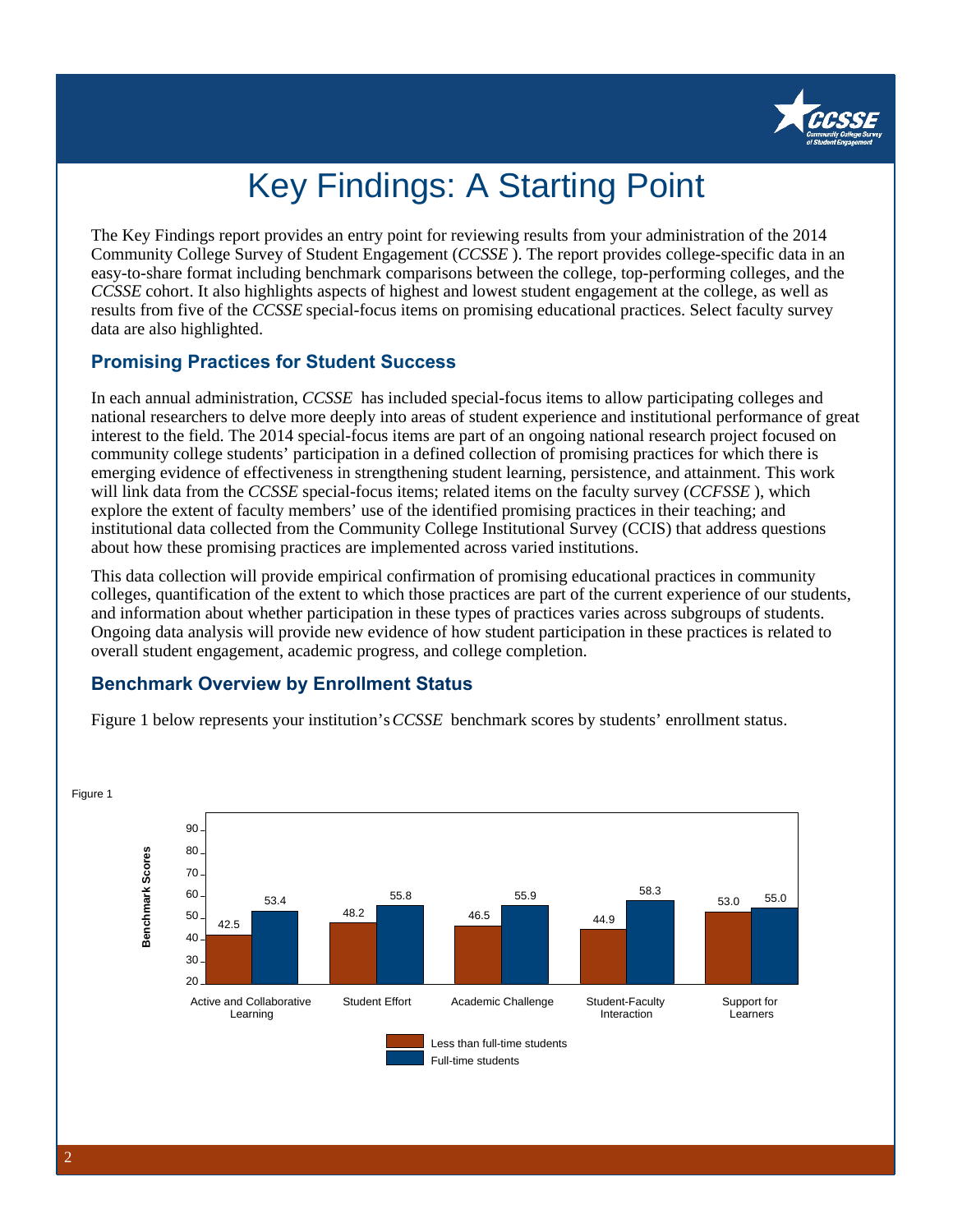

## Benchmarks of Effective Educational Practice

#### The *CCSSE* benchmarks are groups of

conceptually related survey items that address key areas of student engagement. The five benchmarks denote areas that educational research has shown to be important to students' college experiences and educational outcomes. Therefore, they provide colleges with a useful starting point for looking at institutional results and allow colleges to gauge and monitor their performance in areas that are central to their work. In addition, participating colleges have the opportunity to make appropriate and useful comparisons between their performance and that of groups of other colleges.

Performing as well as the national average or a peer-group average may be a reasonable initial aspiration, but it is important to recognize that these averages are sometimes unacceptably low. Aspiring to match and then exceed highperformance targets is the stronger strategy.

Community colleges can differ dramatically on such factors as size, location, resources, enrollment patterns, and student characteristics. It is important to take these differences into account when interpreting benchmark scores—especially when making institutional comparisons. The Center for Community College Student Engagement has adopted the policy "Responsible Uses of *CCSSE* and *SENSE* Data," available at **www.cccse.org**.

*CCSSE* uses a three-year cohort of participating colleges in all core survey analyses. The current cohort is referred to as the 2014 *CCSSE* Cohort (2012-2014) throughout all reports.

## CCSSE Benchmarks

#### ★ **Active and Collaborative Learning**

Students learn more when they are actively involved in their education and have opportunities to think about and apply what they are learning in different settings. Through collaborating with others to solve problems or master challenging content, students develop valuable skills that prepare them to deal with real-life situations and problems.

#### ★ **Student Effort**

Students' own behaviors contribute significantly to their learning and the likelihood that they will successfully attain their educational goals.

### ★ **Academic Challenge**

Challenging intellectual and creative work is central to student learning and collegiate quality. These survey items address the nature and amount of assigned academic work, the complexity of cognitive tasks presented to students, and the rigor of examinations used to evaluate student performance.

#### ★ **Student-Faculty Interaction**

In general, the more contact students have with their teachers, the more likely they are to learn effectively and to persist toward achievement of their educational goals. Through such interactions, faculty members become role models, mentors, and guides for continuous, lifelong learning.

#### ★ **Support for Learners**

Students perform better and are more satisfied at colleges that provide important support services, cultivate positive relationships among groups on campus, and demonstrate commitment to their success.

For further information about CCSSE benchmarks, please visit **www.cccse.org**.



\*Top-Performing colleges are those that scored in the top 10 percent of the cohort by benchmark. Notes: Benchmark scores are standardized to have a mean of 50 and a standard deviation of 25 across all respondents. For further information about how benchmarks are computed, please visit **www.cccse.org**.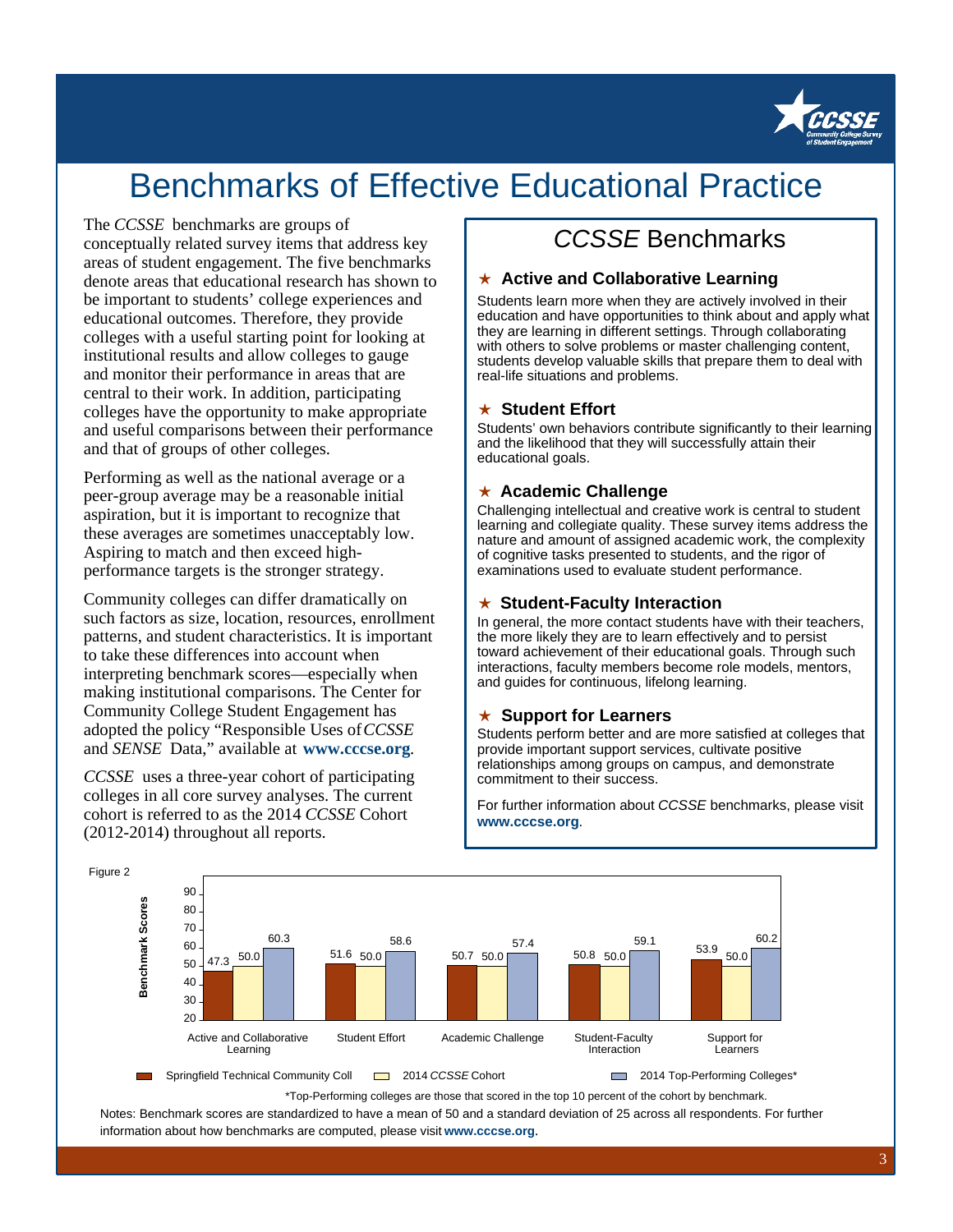

# Aspects of Highest Student Engagement

Benchmark scores provide a manageable starting point for reviewing and understanding *CCSSE* data. One way to dig more deeply into the benchmark scores is to analyze those items that contribute to the overall benchmark score. This section features the five items across all benchmarks (excluding those for which means are not calculated) on which the college scored highest and the five items on which the college scored lowest relative to the 2014 *CCSSE* Cohort.

The items highlighted on pages 4 and 5 reflect the largest differences in mean scores between the institution and the the 2014 *CCSSE* Cohort. While examining these data, keep in mind that the selected items may not be those that are most closely aligned with the college's goals; thus, it is important to review all institutional reports on the *CCSSE* online reporting system at **www.cccse.org**.

Figure 3 displays the aggregated frequencies for the items on which the college performed most favorably relative to the 2014 *CCSSE* Cohort. For instance, 58.3% of Springfield Technical Community College students, compared with 51.0% of other students in the cohort, responded *often* or *very often* on item 4c. It is important to note that some colleges' highest scores might be lower than the cohort mean.



| <b>Benchmark</b>            | <b>Item</b><br><b>Number</b> | <b>Item</b>                                                               |
|-----------------------------|------------------------------|---------------------------------------------------------------------------|
| <b>Student Effort</b>       | 4c                           | Prepared two or more drafts of a paper or assignment before turning it in |
| Student-Faculty Interaction | 4m                           | Talked about career plans with an instructor or advisor                   |
| <b>Support For Learners</b> | 9f                           | Providing the financial support you need to afford your education         |
| <b>Support For Learners</b> | 13a1                         | Frequency: Academic advising/planning                                     |
| <b>Student Effort</b>       | 13e1                         | Frequency: Skill labs (writing, math, etc.)                               |

Notes:

For Item(s) 4 (except 4e), often and very often responses are combined.

For Item(s) 9, quite a bit and very much responses are combined.

For Item(s) 13, sometimes and often responses are combined.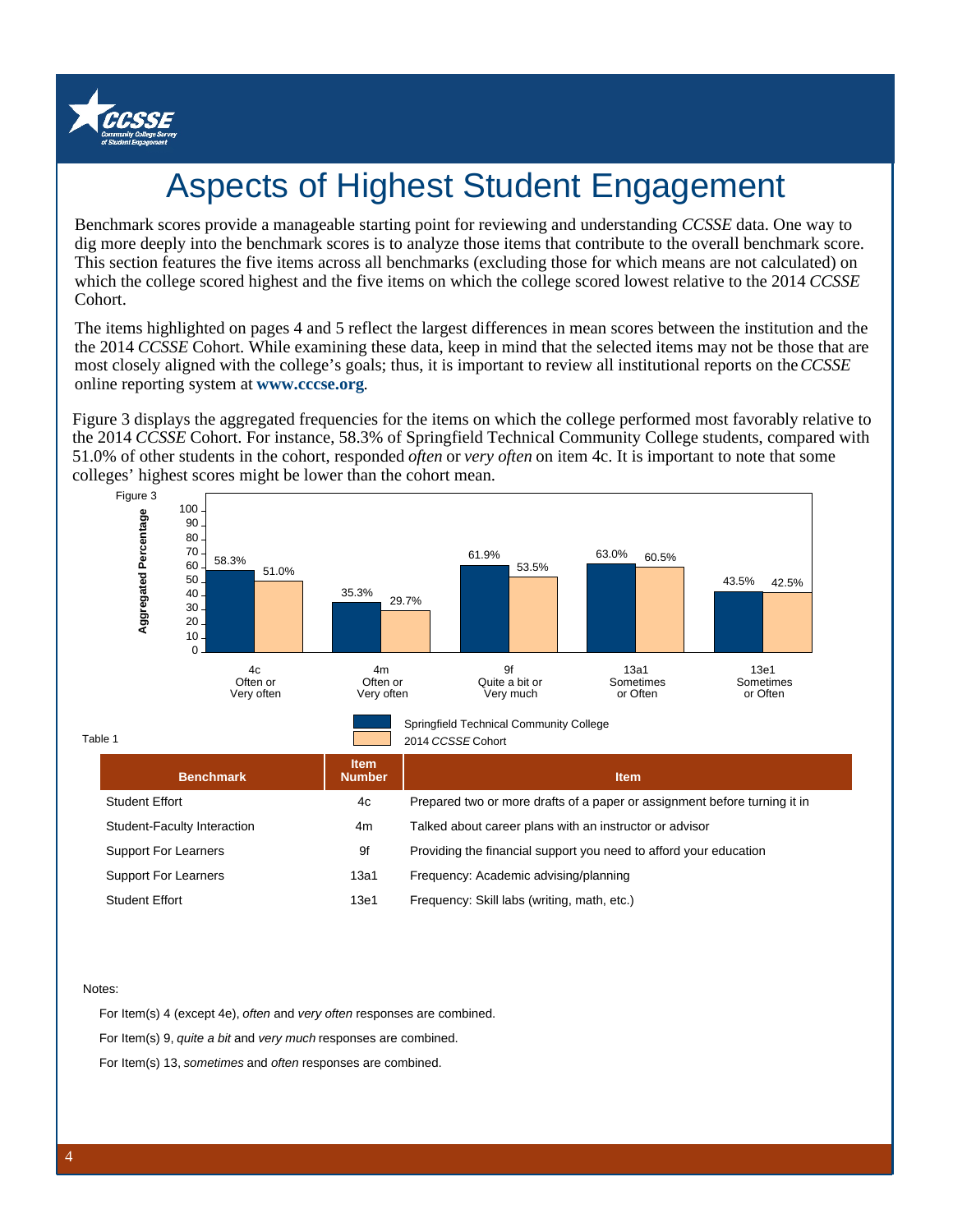

## Aspects of Lowest Student Engagement

Figure 4 displays the aggregated frequencies for the items on which the college performed least favorably relative to the 2014 *CCSSE* Cohort. For instance, 40.7% of Springfield Technical Community College students, compared with 49.8% of other students in the cohort, responded *often* or *very often* on item 4f. It is important to note that some colleges' lowest scores might be higher than the cohort mean.



#### Table 2

| <b>Benchmark</b>                  | <b>Item</b><br><b>Number</b> | <b>Item</b>                                                                                      |
|-----------------------------------|------------------------------|--------------------------------------------------------------------------------------------------|
| Active and Collaborative Learning | 4f                           | Worked with other students on projects during class                                              |
| Active and Collaborative Learning | 4g                           | Worked with classmates outside of class to prepare class assignments                             |
| Active and Collaborative Learning | 4i                           | Participated in a community-based project as a part of a regular course                          |
| <b>Student Effort</b>             | 6b                           | Number of books read on your own (not assigned) for personal enjoyment or<br>academic enrichment |
| Student Effort                    | 13h1                         | Frequency: Computer lab                                                                          |

#### Notes:

For Item(s) 4 (except 4e), often and very often responses are combined. For Item(s) 6, 5 to 10, 11 to 20, and more than 20 responses are combined. For Item(s) 13, sometimes and often responses are combined.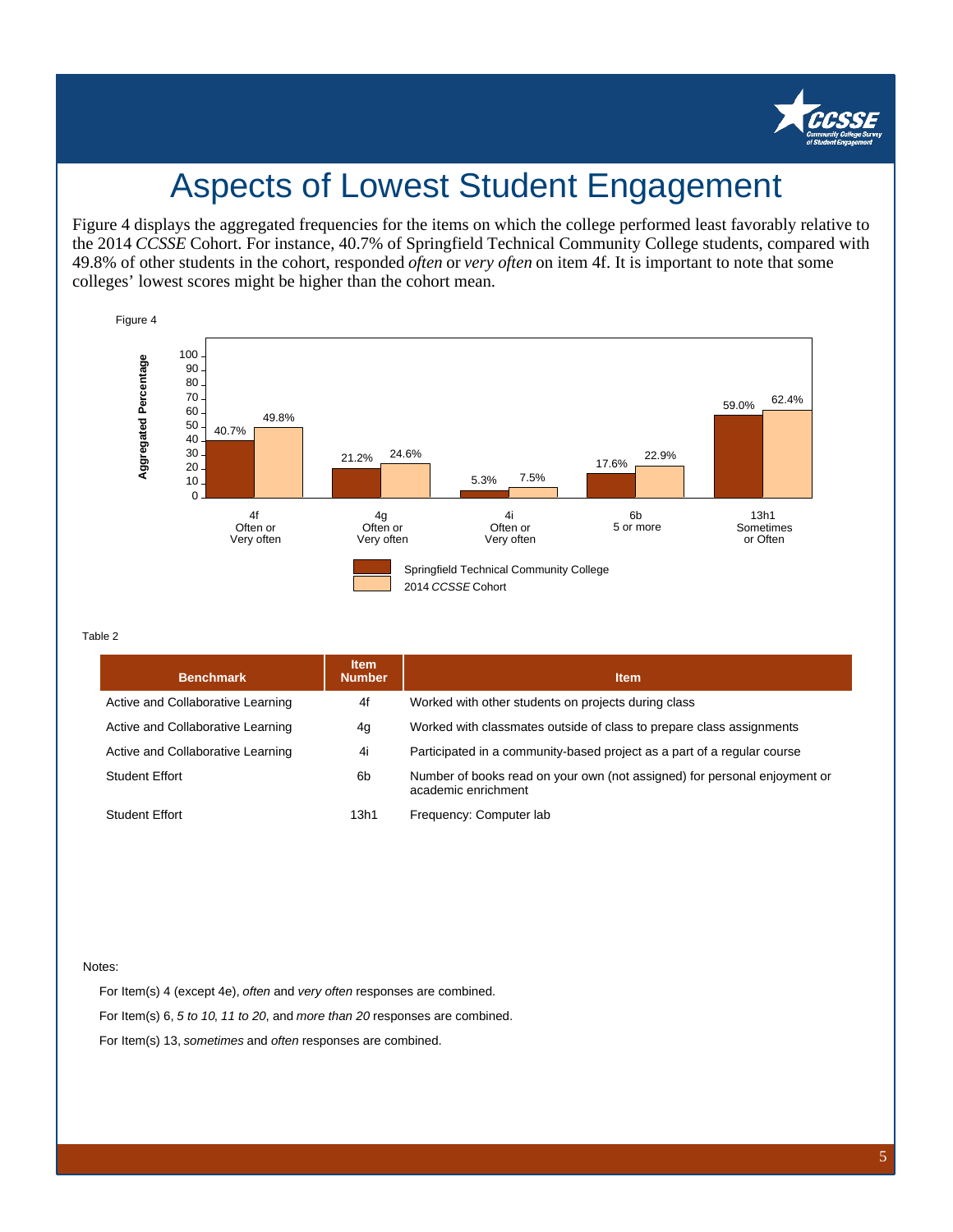

# 2014 CCSSE Special-Focus Items

and the field at large to further explore fundamental areas of student engagement. The 2014 special-focus items The Center adds special-focus items to *CCSSE* each year to augment the core survey, helping participating colleges continue to elicit new information about students' experiences associated with promising educational practices such as early registration, orientation, freshman seminars, organized learning communities, and student success courses. Frequency results from the first five promising practices items for your college and the *CCSSE* promising practices respondents are displayed across pages 6 and 7.

Figure 5: During the current term at this college, I completed registration before the first class sessions(s).



Figure 6: The ONE response that best describes my experience with orientation when I first came to this college is: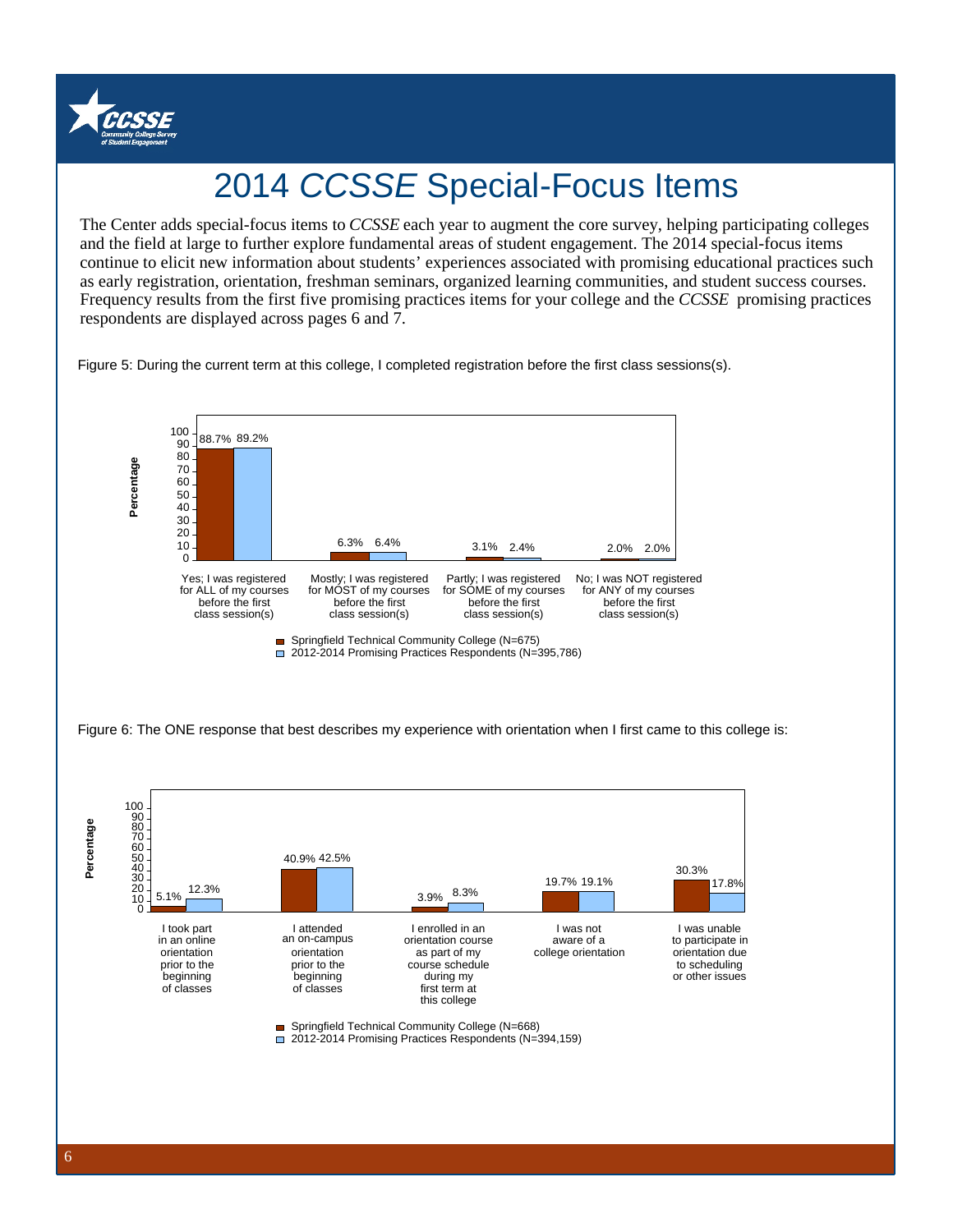



Figure 7: During my first term at this college, I participated in a structured experience for new students (sometimes called a "freshman seminar" or "first-year experience").

Figure 8: During my first term at this college, I enrolled in an organized "learning community" (two or more courses that a group of students take together).



Springfield Technical Community College (N=646)

2012-2014 Promising Practices Respondents (N=381,962)

Figure 9: During my first term at this college, I enrolled in a student success course (such as a student development, extended orientation, student life skills, or college success course).



- Springfield Technical Community College (N=655)
- 2012-2014 Promising Practices Respondents (N=381,885)